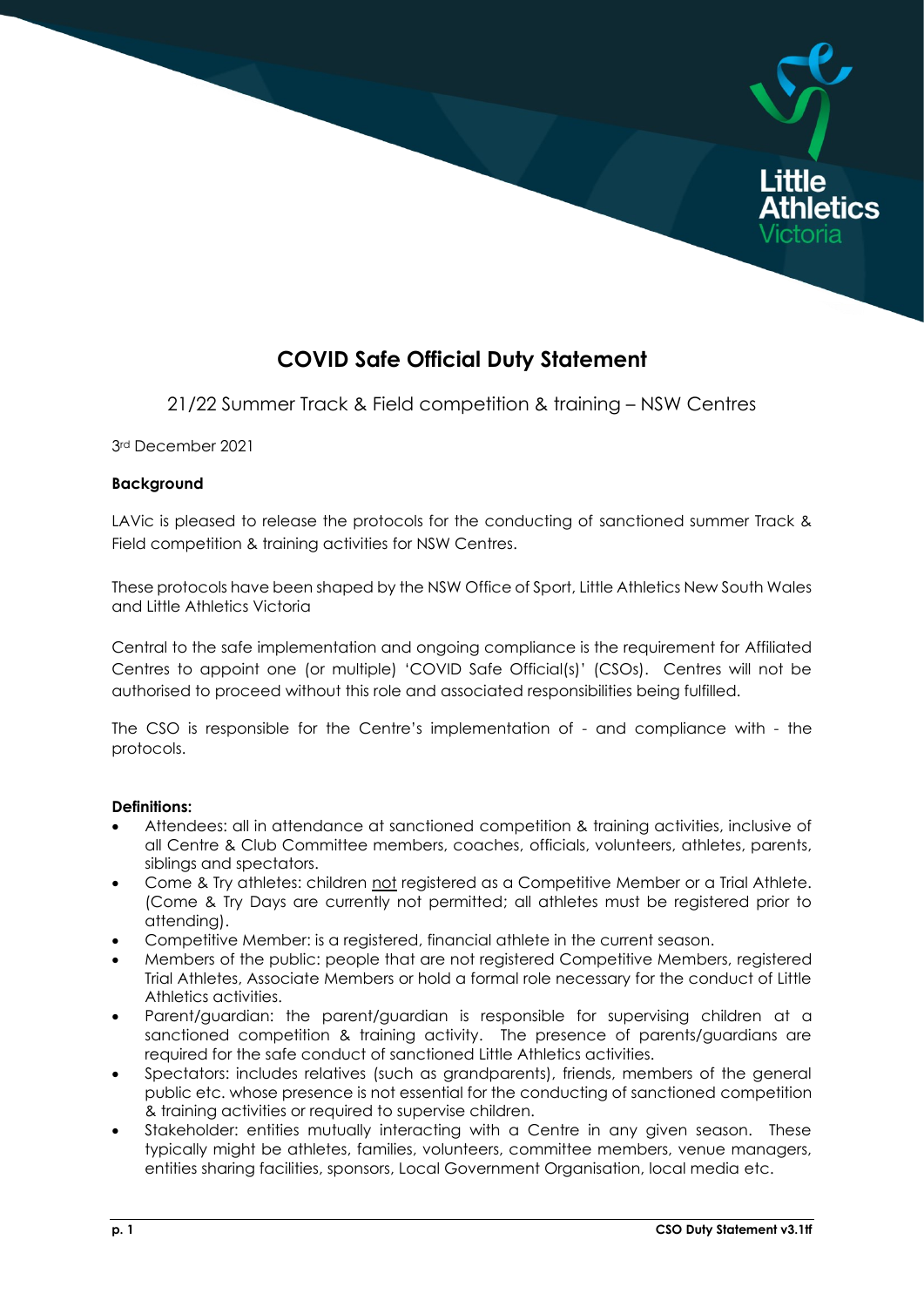- Summer Track & Field competition & training pertains to the period 1st September 2021 to 31st March 2022.
- Training: is defined by drills, skills activities, repeated practice etc conducted by coaches or volunteers. Training does not involve measuring, timing, recording performances, modified competition, or the presence of officials.
- Competition: is defined by the conducting of activities by officials, and volunteers, as aligned with th[e Standard Events Table.](https://lavic.com.au/wp-content/uploads/2020/06/Standard-Events-Table-LAVic_2021_inc-Multi-Class-XCR.pdf) Competition typically involves measuring, timing, recording performances in the presence of officials, and using the competition rules of Little Athletics.
- Trial Athlete: an athlete registered as a Trial Athlete in the current season; Trial Athletes are required to be registered prior to attending the activity.
- Venue manager: the body responsible for the management of the venue. This will typically be a Local Government Organisation, committee of management, collective sporting body, school or similar.

## **CSO responsibilities**

The  $CSO<sup>+</sup>$ 

- Is responsible for the Centre's implementation of, and compliance with, the NSW COVID-19 protocols.
- Must understand and maintain knowledge of the most up to date NSW COVID-19 protocols document released by Little Athletics Victoria. These can be found [HERE](https://lavic.com.au/covid-19/) on the LAVic website.
- Will act as the point of contact for all protocol-related enquiries.
- Must not undertake additional or other volunteer duties when rostered to undertake CSO duties.
- Must maintain an up to date [COVID-19 Safety Plan](https://www.nsw.gov.au/form/covid-safety-plan/general) for events in excess of 1000 attendees.
- Must advise the President in the event that additional CSOs are required to ensure Centre compliance. The President should regularly consult with the CSOs to ensure adequate CSO resources are available to oversight sanctioned activities.
- Must be rostered to oversee the entire duration of the sanctioned activities.
- Will educate athletes, coaches, volunteers, and parents/guardians on the protocols and training procedures.
- May be required to intervene if a breach of protocols or non-compliance is observed.
- Will record breaches of protocol and report these to the Centre Committee and LAVic.
- Will promote COVID safe practices and compliance by prominently displaying [posters,](https://www.nsw.gov.au/covid-19/business/covid-safe-business/toolkit)  [flyers and other documents](https://www.nsw.gov.au/covid-19/business/covid-safe-business/toolkit) at the Centre.
- May advise the Centre communications officer on matters related to training protocols.
- Will manage the use of the facilities, in conjunction with the Centre administrators and venue managers,
- Will implement and oversee a cleaning schedule to:
	- o disinfect all common areas and high touch surfaces, including equipment;
	- o thoroughly clean and disinfect the toilets before and after each sanctioned activity;
- Will ensure adequate supplies of cleaning equipment, hand sanitiser, disinfectant wipes and appropriate personal protective equipment are available at all times.
- Will ensure that hand sanitiser is provided for use at the athlete registration area, toilets and each event site.
- Will ensure that disinfectant wipes are available at each event site where equipment is used.